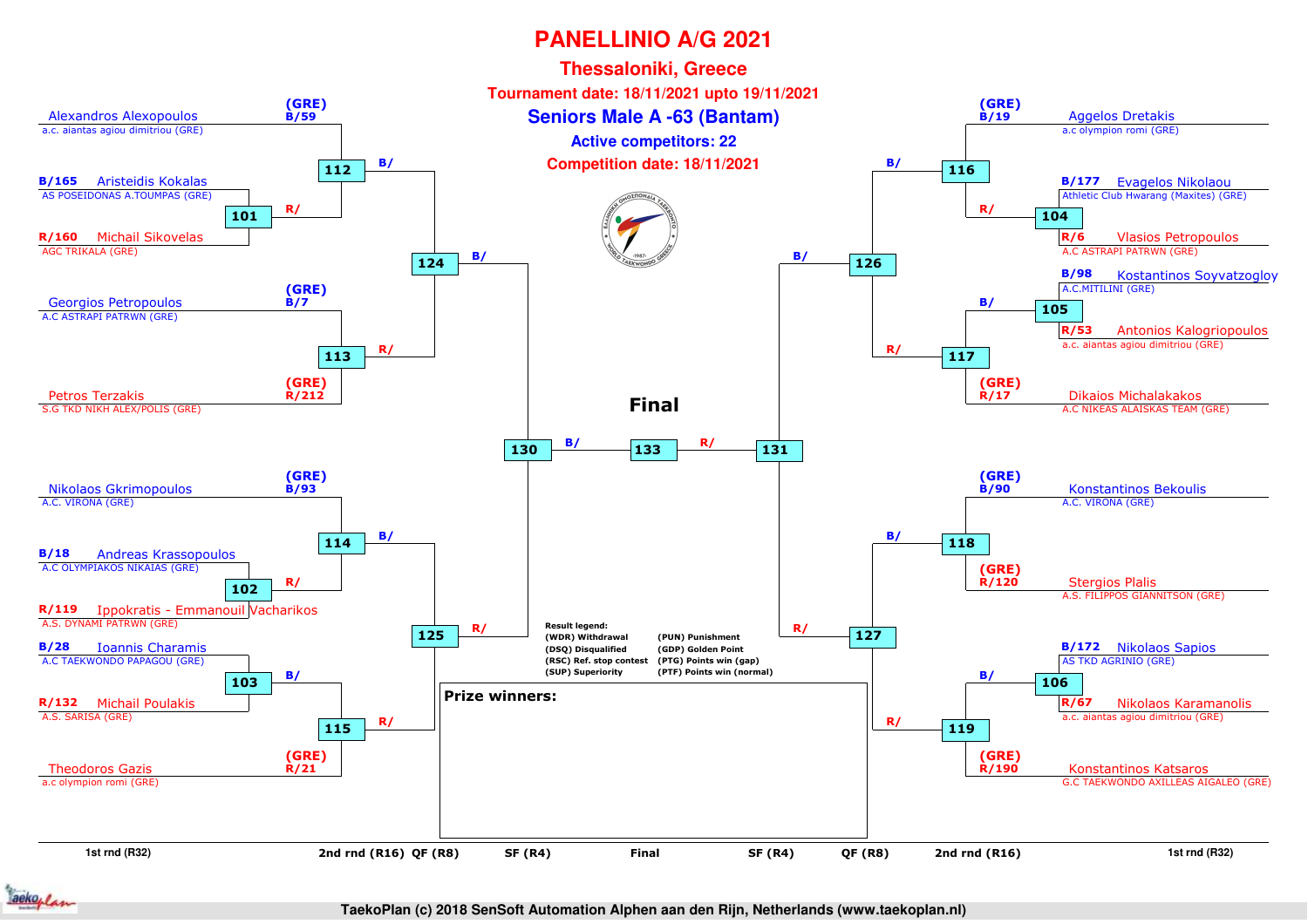

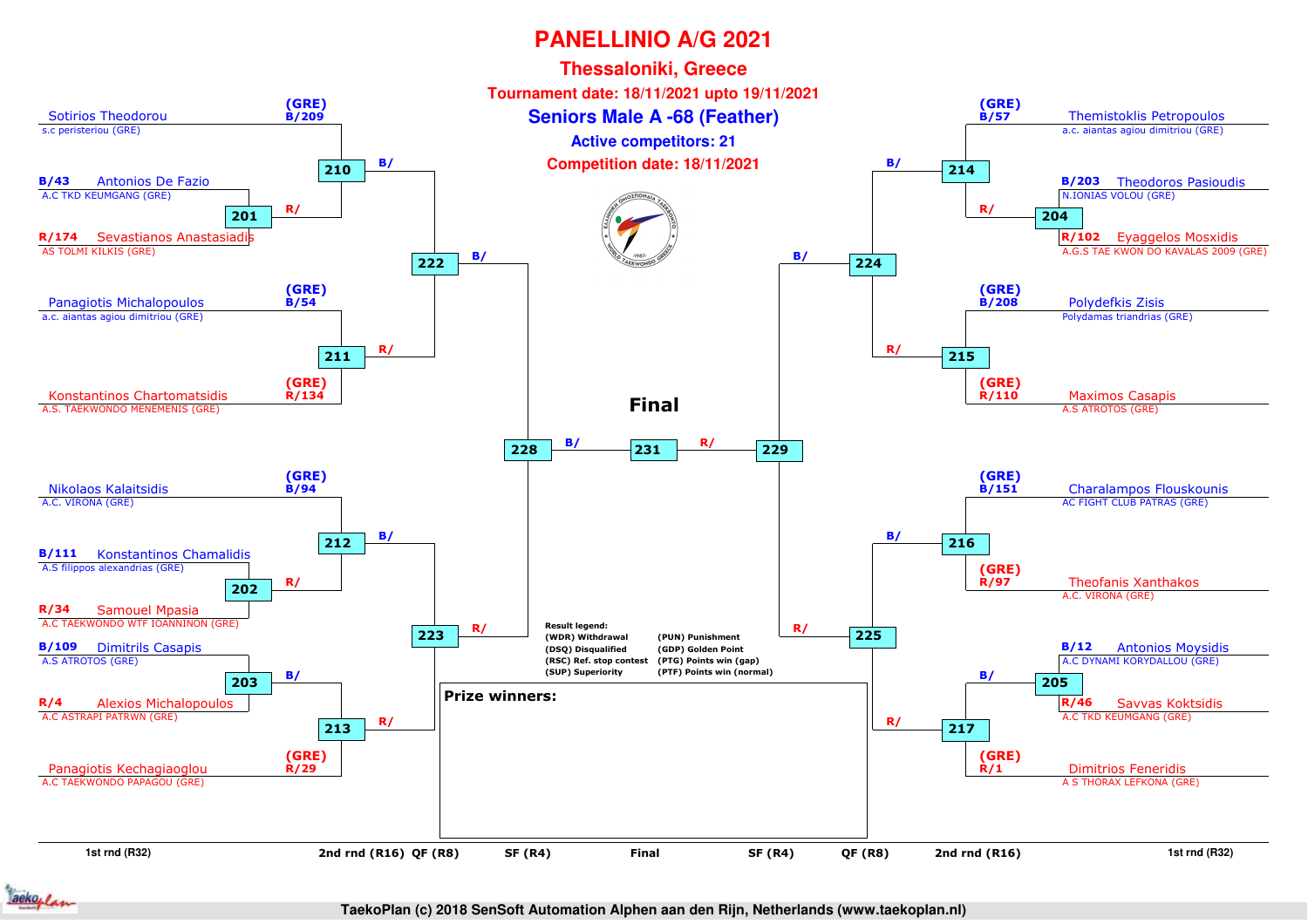

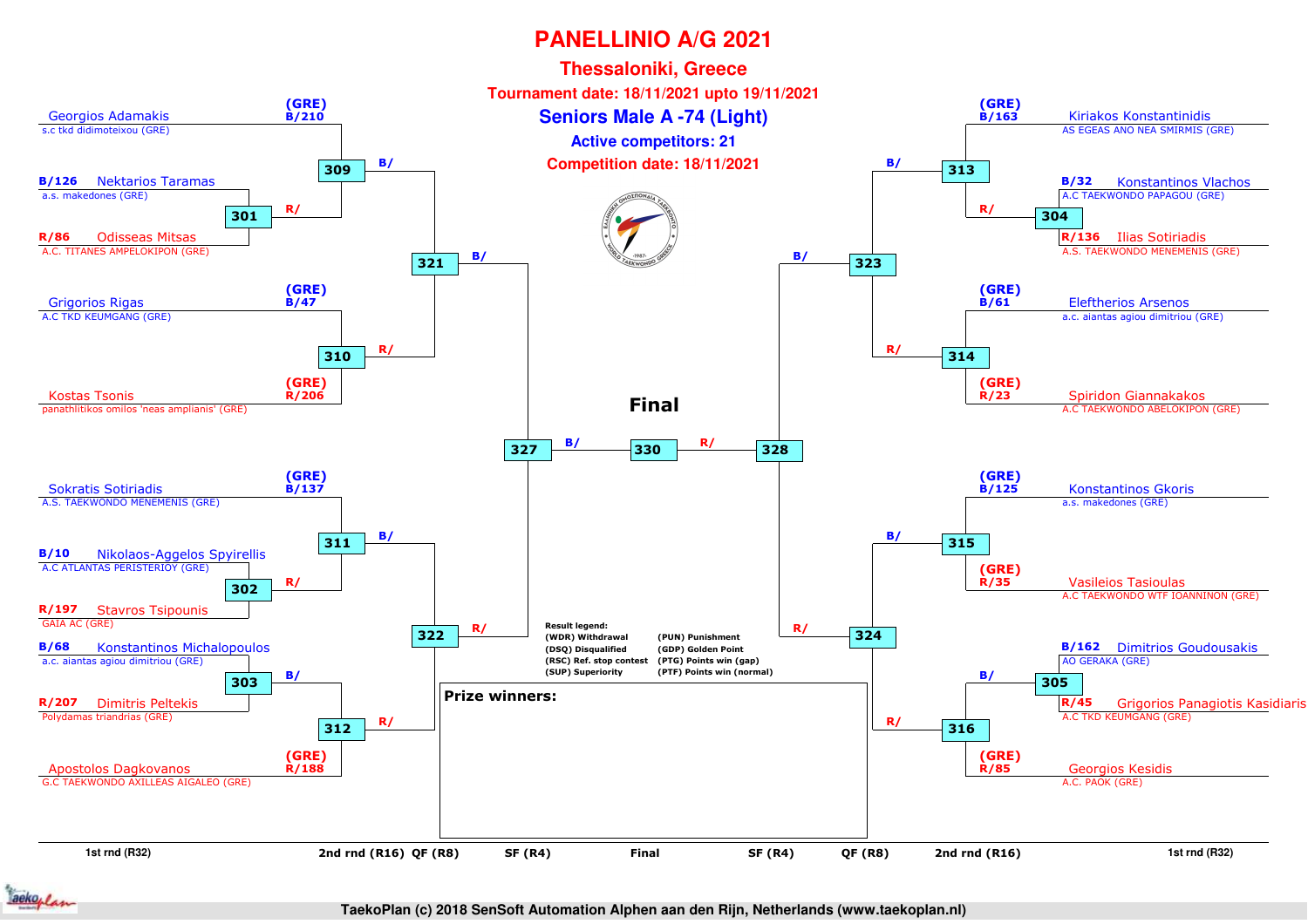**Thessaloniki, Greece**

**Tournament date: 18/11/2021 upto 19/11/2021**

#### **Seniors Male A -87 (Middle)**

**Active competitors: 11**

**Competition date: 18/11/2021**



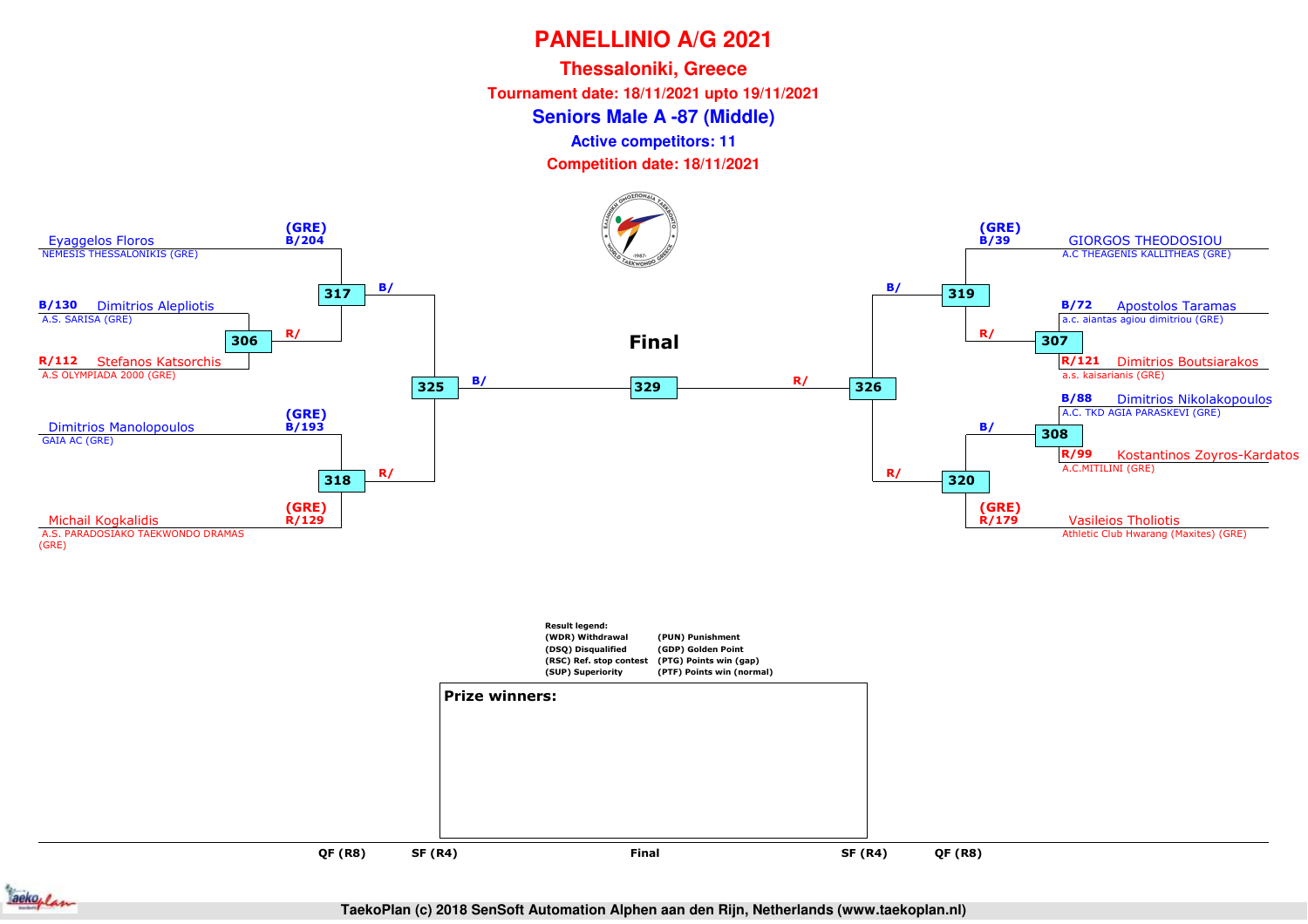

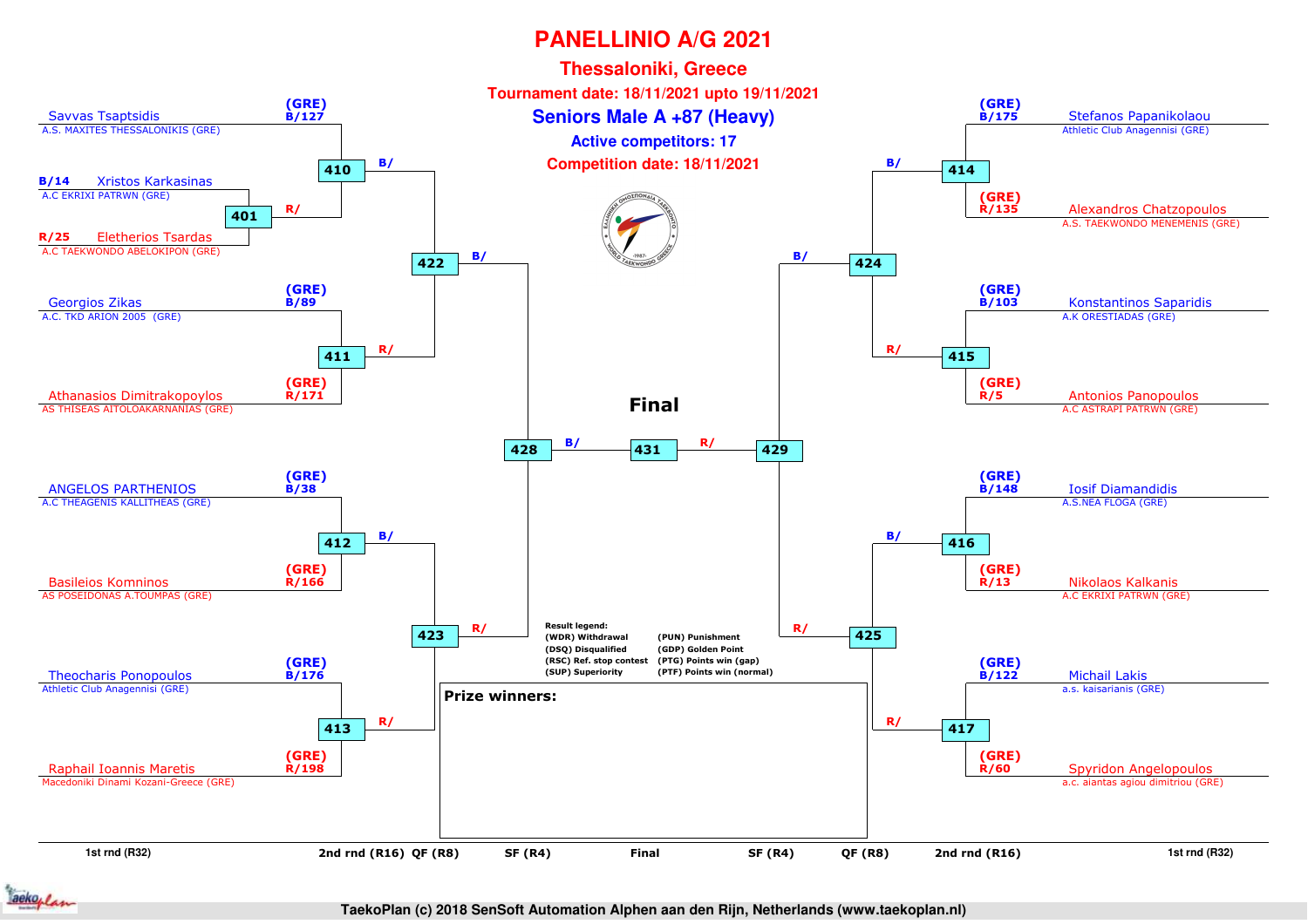**Thessaloniki, Greece**

**Tournament date: 18/11/2021 upto 19/11/2021**

**Seniors Female A -49 (Fly)**

**Active competitors: 12**

**Competition date: 18/11/2021**



ackoplan

**QF (R8)**

**SF (R4)**

**TaekoPlan (c) 2018 SenSoft Automation Alphen aan den Rijn, Netherlands (www.taekoplan.nl)**

**QF (R8)**

and **SF (R4)** Final SF (R4)

**Final**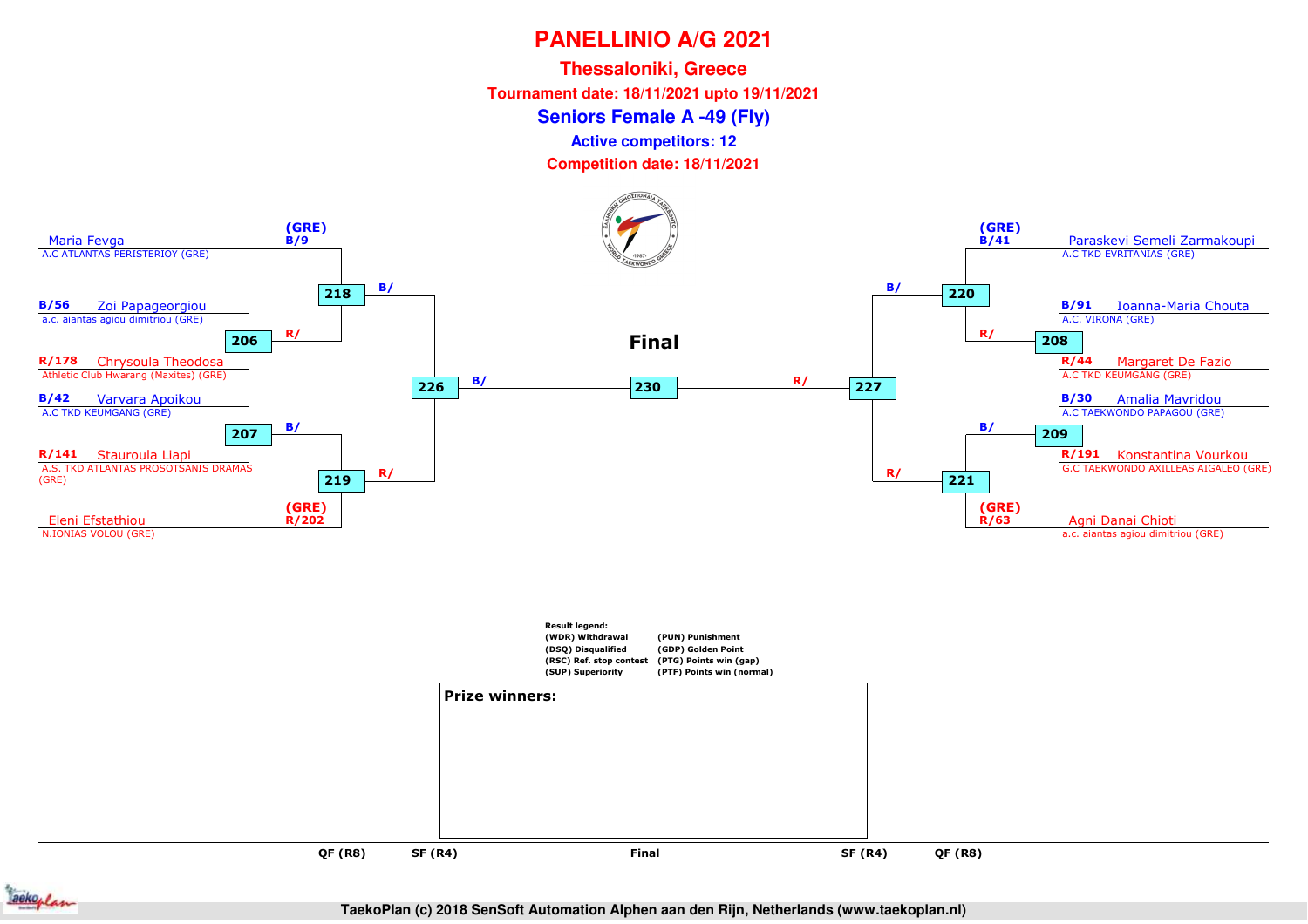**Thessaloniki, Greece**

**Tournament date: 18/11/2021 upto 19/11/2021**

**Seniors Female A -53 (Bantam)**

**Active competitors: 16**

**Competition date: 18/11/2021**





**TaekoPlan (c) 2018 SenSoft Automation Alphen aan den Rijn, Netherlands (www.taekoplan.nl)**